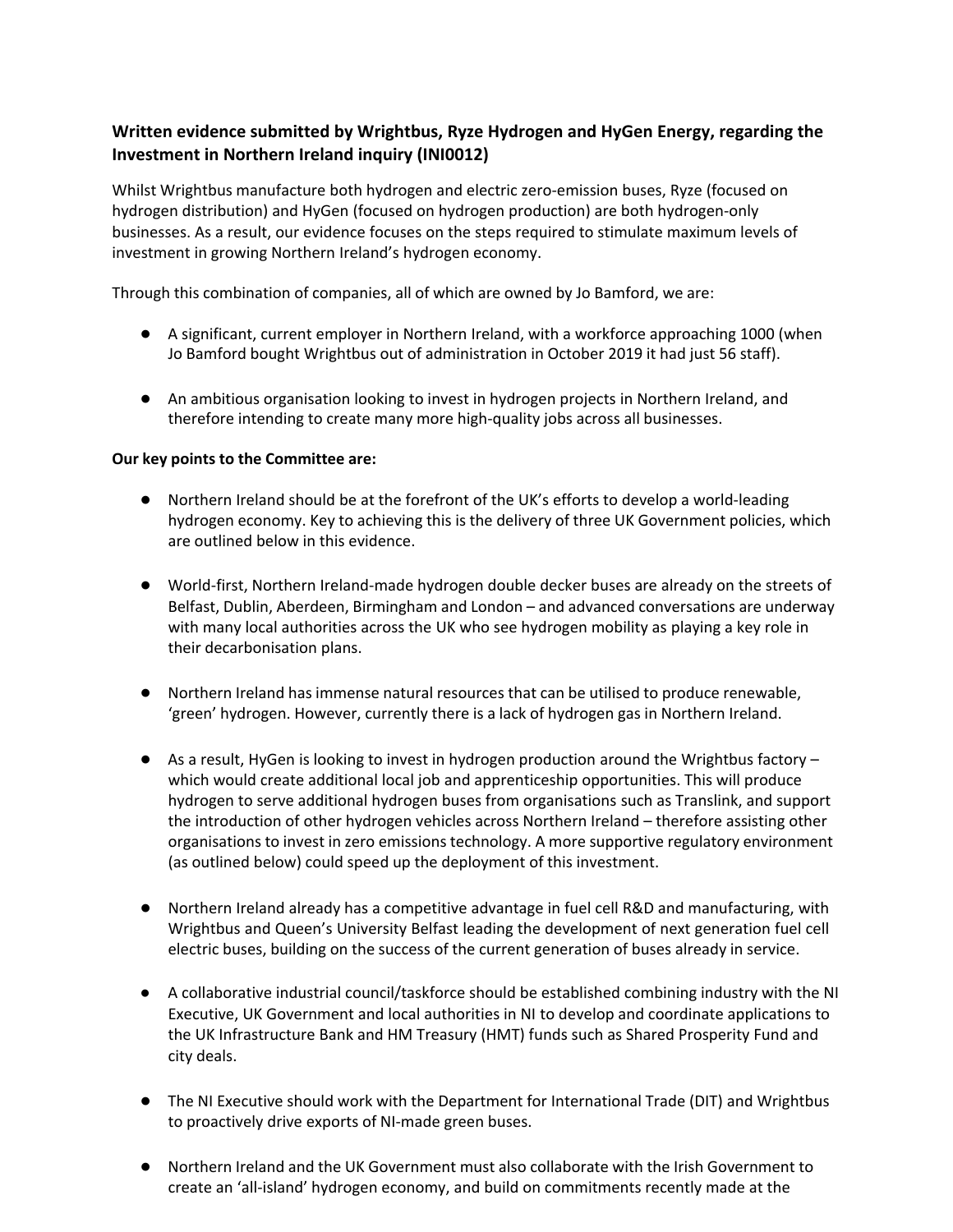Shared Island summit.

*A representative from our combination of companies would be delighted to provide oral evidence to the Committee as part of this inquiry. We would also like to invite the committee to visit our manufacturing site in Ballymena, where members could go for a journey on our zero emission buses and be shown where we are planning to build hydrogen production facilities.*

### *Why should Northern Ireland focus on stimulating private investment in hydrogen?*

The global hydrogen economy is forecast to be worth £2.5tr by 2050 and support 30m jobs. Nations across the world are investing heavily in their domestic hydrogen markets, and the UK Government published its own Hydrogen Strategy in August 2021 (and the Scottish Government recently published a Draft Hydrogen Action Plan).

Moreover, in December 2021, the Irish Government committed to "develop with the Executive and the UK Government a cross-border pilot project on green hydrogen for the road network", with the hydrogen intended for use in hydrogen buses and trucks. We welcome the response from Northern Ireland Infrastructure Minister, Nichola Mallon, who said "I also welcome this proposal to use Shared Island funding to develop an all island "green hydrogen" plan for the road network focusing on buses and heavy goods vehicles. It is very clear that the pathway to transport decarbonisation will require the introduction of a range of alternative cleaner fuels such as Hydrogen Fuel Cell technology for heavier vehicles".

A global race on hydrogen has started. This means that the nations who act now - both in terms of funding and regulatory support - can steal a march over international competitors and create a framework for long term growth and investment.

## *Delivery of Government promises can unlock significant levels of private investment in sustainable projects*

The Government has made a series of commitments that would support an increase in investment and job creation in Northern Ireland. These promises must be delivered at pace.

- **Deliver on the pledge to invest in 4,000, UK-made, zero emission buses:** The Prime Minister, in Feb 2020, promised to invest in 4,000 UK-made zero emission buses in England within this Parliament. The delivery of this pledge is currently behind schedule, meaning that funding for investment in buses that was announced as the Spending Review must be used with pace. Not only will these UK-made buses improve air quality, but they will directly lead to new jobs and investment opportunities at the UK's three bus manufacturers.
- **Focus on green hydrogen to deliver the 1GW by 2025 hydrogen production target, and ensure this investment is truly UK-wide:** The UK Hydrogen Strategy includes a target for 1GW of hydrogen production by 2025. Given that blue hydrogen sites will not come online until 2025 at the earliest, the UK Government must focus available funds, such as the Net Zero Hydrogen Fund, in green hydrogen production. With strategic UK-wide use of this fund, Northern Ireland will be able to leverage much greater levels of private investment and create opportunities to manufacture hydrogen for vehicles across the island of Ireland, such as the cross-border hydrogen bus and trucks projects committed to by Taoiseach Michael Martin in December 2021. In addition, the UK Government is currently investing in hydrogen production projects in England, Wales and Scotland, but nothing in Northern Ireland.
- **Deliver planned reforms of the Renewable Transport Fuel Obligation and consider an NI exemption:** The Renewable Transport Fuel Obligation (RTFO) is the only current/available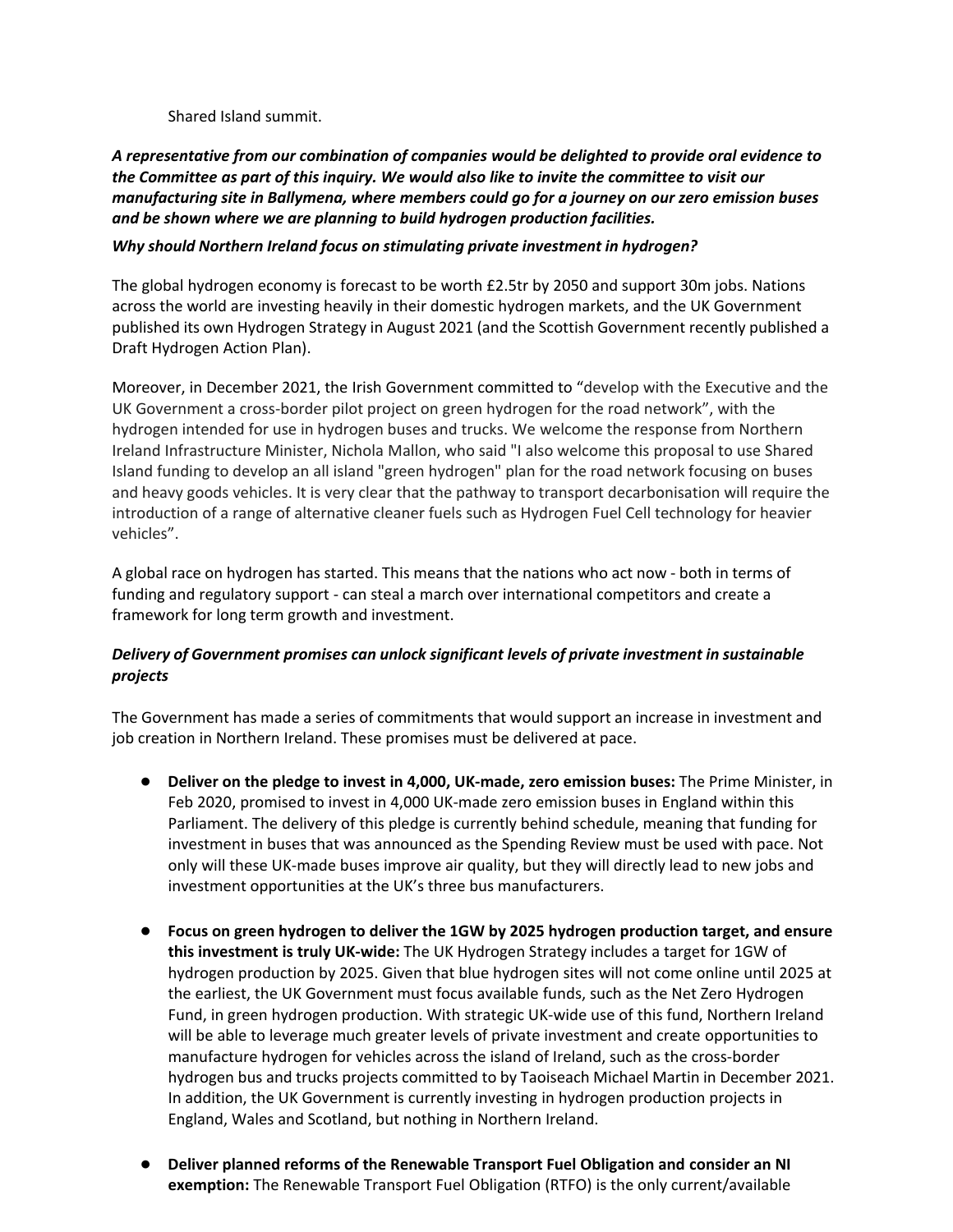regulatory lever that the UK Government can pull to stimulate investment in green hydrogen production. The Department for Transport has committed to publish in early 2022 plans to reform the RTFO, and these must be enacted at speed. In addition, we understand that the Executive has made representations to the UK Government to introduce additional flexibility of the RTFO in Northern Ireland. This is due to the current extremely low levels of hydrogen production in Northern Ireland, and the challenges investors face in locating a viable project. We would support specific, additional reform of the RTFO for Northern Ireland.

#### *Building skills and collaborating with the NI academic community*

Existing education and training routes have a key role to play in meeting the short-term skills needs of the clean energy sectors. We recently announced 19 new apprenticeships and are restarting our apprentice programme – we want to grow further We are recruiting heavily from Queen's University and are looking to sponsor graduates through software and electrical engineering courses. We also recently re-joined the Ballymena Chamber of Commerce as we step up our efforts to link the company back to the community – our ultimate goal is to bring school children through education and into local green jobs with long-term prospects. We are eager to take on highly skilled a workforce and are doing all that we can to support the development of this resource locally.

In addition to our academic partnership with Queen's, we are working closely with Middle and East Antrim Borough Council to bring skills training in the region to life and ensure it is targeted to the needs of industry. We would like to see this work progressed further, as meeting the wider skills needs of the clean energy sector will require significant investment that goes beyond existing education and training routes. Further investment from the UK Government and Northern Ireland is required, both in the short and long-term, to ensure a skilled workforce presence in Northern Ireland that will be required to deliver the transition to net zero, and reap the economic benefits associated with this shift. We are committed to playing our part in this – our hydrogen centre for excellence will support upskilling and knowledge sharing, bringing long term benefits for the Northern Ireland economy. By 2031 we will have upskilled over 6,000 individuals across a range of professions, including fitters, mechanics, electricians, and engineers.

#### *Wider points on hydrogen*

In addition to the three areas outlined above where urgent delivery of Government commitments is vital, there are several other policy steps that the UK Government and Northern Ireland Executive could make together to accelerate and increase investment in Northern Ireland.

- **Public transport:** Investment in the public transport system is a key tool for getting cars off the road, and therefore vital for improving air quality and promoting active travel. Buses are central to connecting local communities so can provide a valuable alternative to private vehicles. The UK Government's Bus Back Better Strategy set out ambitions to improve the quality of buses to encourage greater use of the network. Similarly, greater integration of public transport systems, such as trains, trams and buses, would make it easier for people to take public transport instead of using cars. We support the UK Government's ambition that the economic recovery from Covid-19 should not be car led. Wrightbus and Ryze Hydrogen are committed to working with both the UK and Northern Ireland administrations to implement their long-term vision to decarbonise public transport.
- **Our partnership with Translink:** Wrightbus has an established contractual relationship with Translink, a public corporation which provides transport services across Northern Ireland and Dublin. To date Translink has ordered substantial numbers of zero emission buses from Wrightbus, with several already in operation. As a result, our Northern Irish-built, zero emission buses form an important part of the public transport network in communities across the island